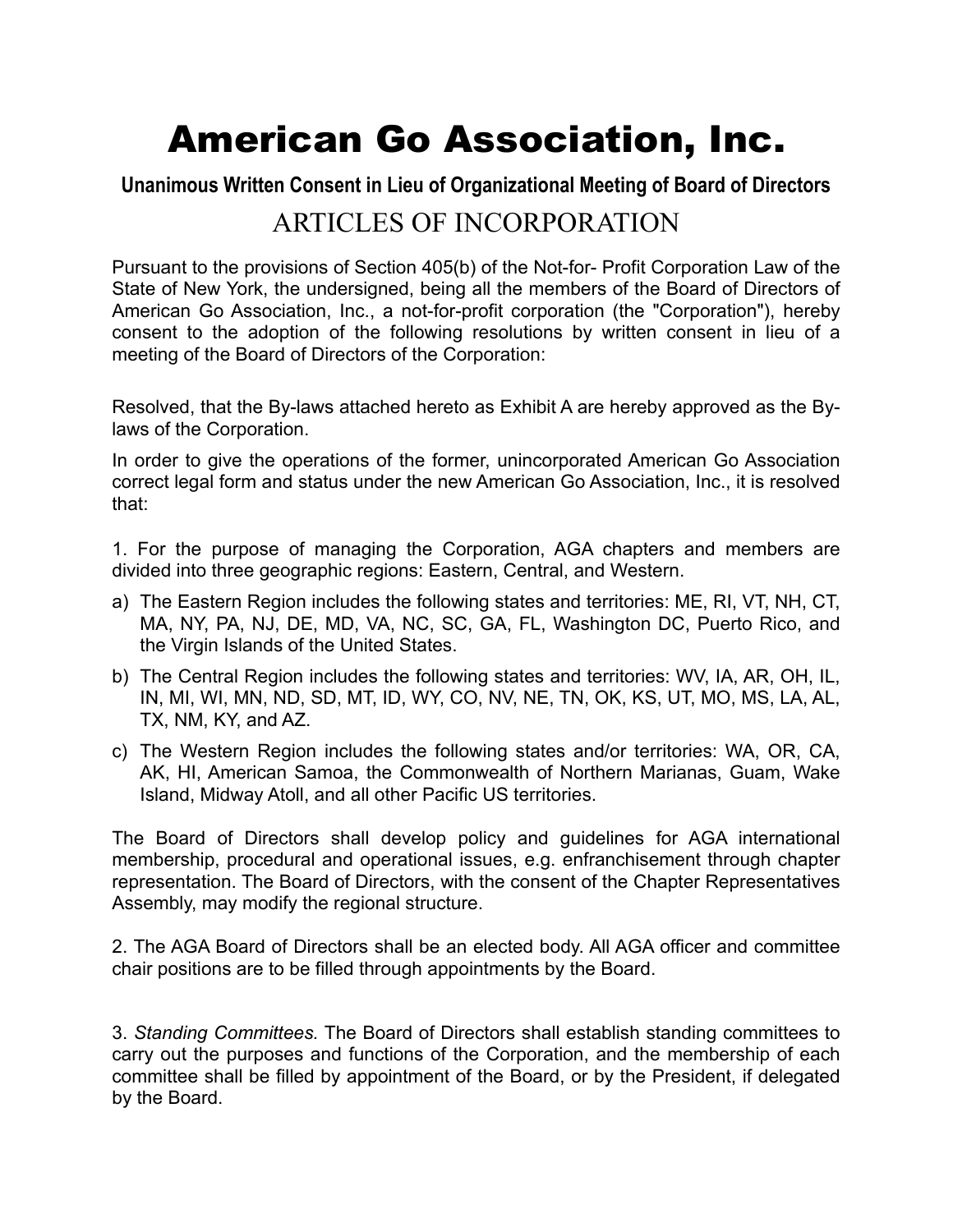4. The Board of Directors shall fill any vacancy among appointed officers if the remaining term to be filled is greater than one year, except in the case of the President's position, which should be filled if the remaining term is more than six months. All potential candidates shall verify that they have read the AGA bylaws and that they have been AGA members and residents of the US for at least two years in the last ten years.

5. For the purposes of authorizing the Corporation to do business in any state, territory or dependency of the United States or any foreign country in which it is necessary or expedient for the Corporation to transact business, the Board of the Corporation are hereby authorized to appoint or specifically empower the President to appoint all necessary agents or attorneys for service of process, to designate and change the location of all necessary statutory offices and to make and file all necessary applications, certificates, reports, powers of attorney, and other instruments as may be required by the laws of such state, territory, dependency or country to authorize the Corporation to transact business therein.

#### 6. Committees

a) The Board may establish one or more Standing committees, whose responsibility is to manage oversight of specified long term activities of the Association. In addition to the standing committees, the Board may establish ordinary committees if the Board deems that they are necessary to develop, implement, and manage short term functions, projects, or plans for the Corporation. Each committee so designated shall have their membership stated by the Board in terms of numbers of members, their required status, if any, and length of terms, and, to the extent provided in an organizational document and not restricted by law, shall have and exercise the authority delegated to them by the Board.

b) Designation of such committees and the delegation thereto of authority shall not operate to relieve the Directors of any responsibility imposed upon them by law. Membership of each committee, unless otherwise prescribed by the Board, may include the President and any other AGA members who are deemed suitable by the Board.

c) The Board may delegate authority to the President to form any Committee besides the standing committees.

d) The Board reserves the authority to direct the President to take any lawful and appropriate action regarding the membership or performance of any committee or committee member.

e) Term of Office. Individual membership on such Committees expires automatically at midnight of the last day of the term defined in the appointment, which shall not exceed two years, and may be renewed at the board's discretion prior to the expiration of the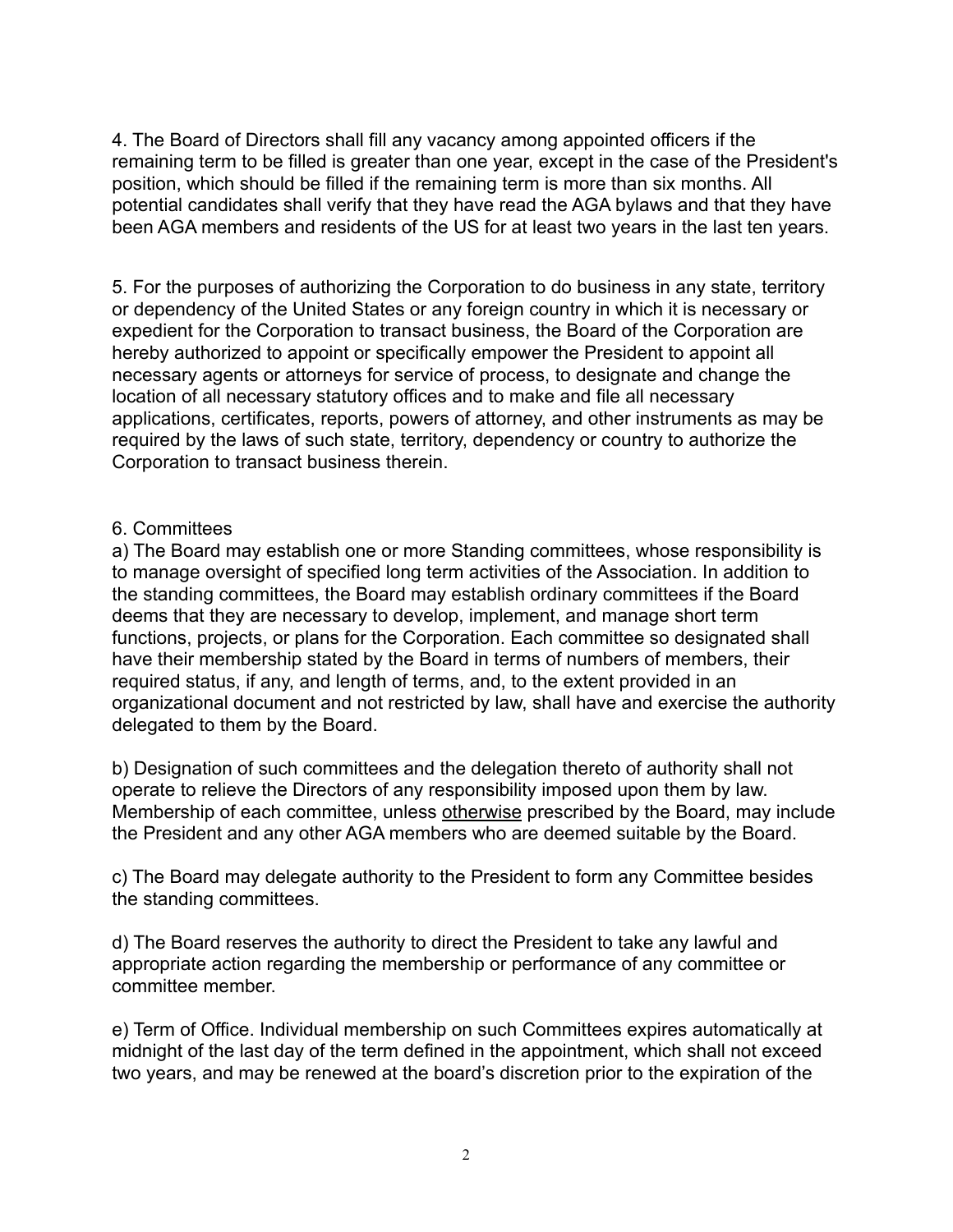term of appointment. Individuals have no authority or standing on a Committee if that individual's membership expires.

f) The secretary shall maintain a diary of appointments and place the reappointment on the appropriate Board Agenda within three months of the expiration of the term.

g) Rules. Each committee may adopt rules for its own governance in accordance with these By-Laws and additional rules as adopted by the Board of Directors.

- 8. Rights of members are defined and limited as follows:
	- a) Limited Member. Limited Membership includes participation in the AGA National Computer Rating System and in all AGA-sanctioned tournaments subject to other qualification conditions that might be imposed by tournament organizers.
	- b) Full member. Full Membership shall confer all the benefits of Limited Membership. In addition, Full Members receive a copy of all "full-members-only" publications, may become candidates for U.S. representation in international tournaments, and may become AGA Directors or Officers. For purposes of these Articles and Bylaws, Youth and Life members count as Full members.
	- c) Chapter Membership. Chapter Membership shall include a copy of all "fullmembers-only" publications, which the Chapter Club may circulate to all its AGA or non-AGA members. Chapter Member clubs will also receive an advance copy of the agenda for each Assembly meeting and an open invitation to attend. Each Chapter shall designate at least one Chapter Representative, hereinafter referred to as" Representative. Only chapters shall be authorized to sell Limited Memberships.
	- d) Membership types, requirement criteria, rights, privileges, and obligations of membership may be revised as provided in the by-laws.

9. The Articles of Incorporation may be amended by the affirmative mail vote of the Individual Members. Counting all votes received within 45 days of ballot mailing, a twothirds majority of those votes shall constitute adoption.

10. Any and each of the officers of the Corporation is hereby authorized and directed to pay all fees and expenses incident to and necessary for the organization and incorporation of the Corporation. The officers of the Corporation hereby are authorized to file the registration forms required by the New York State Department of Law and New York Department of State, and such other registration forms as may be required by any agency of the State.

11. The officers of the Corporation hereby are authorized and directed to do or cause to be done any and all such acts and things and to execute and deliver any and all such further documents and papers as such officer may deem necessary or appropriate to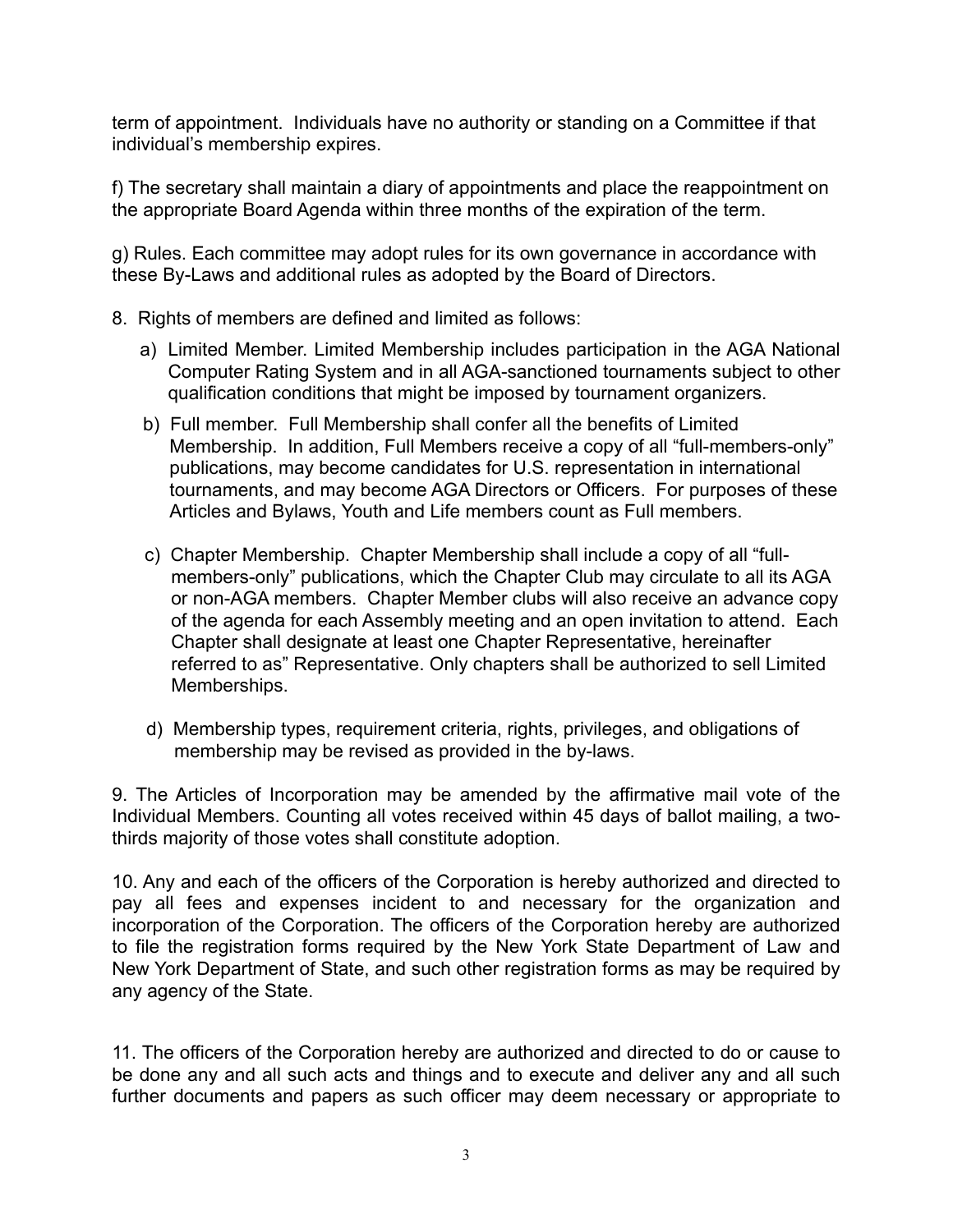carry into effect the full intent and purpose of the foregoing resolutions.

The Board of Directors may separately execute this unanimous consent in two or more counterparts.

2001 AGA Directors

| Barbara Calhoun     | Jeff Shaevel   |
|---------------------|----------------|
| Keith Arnold        | Lawrence Gross |
| <b>Terry Benson</b> | Ernest Brown   |
| Roger White         | Chen-Dao Lin   |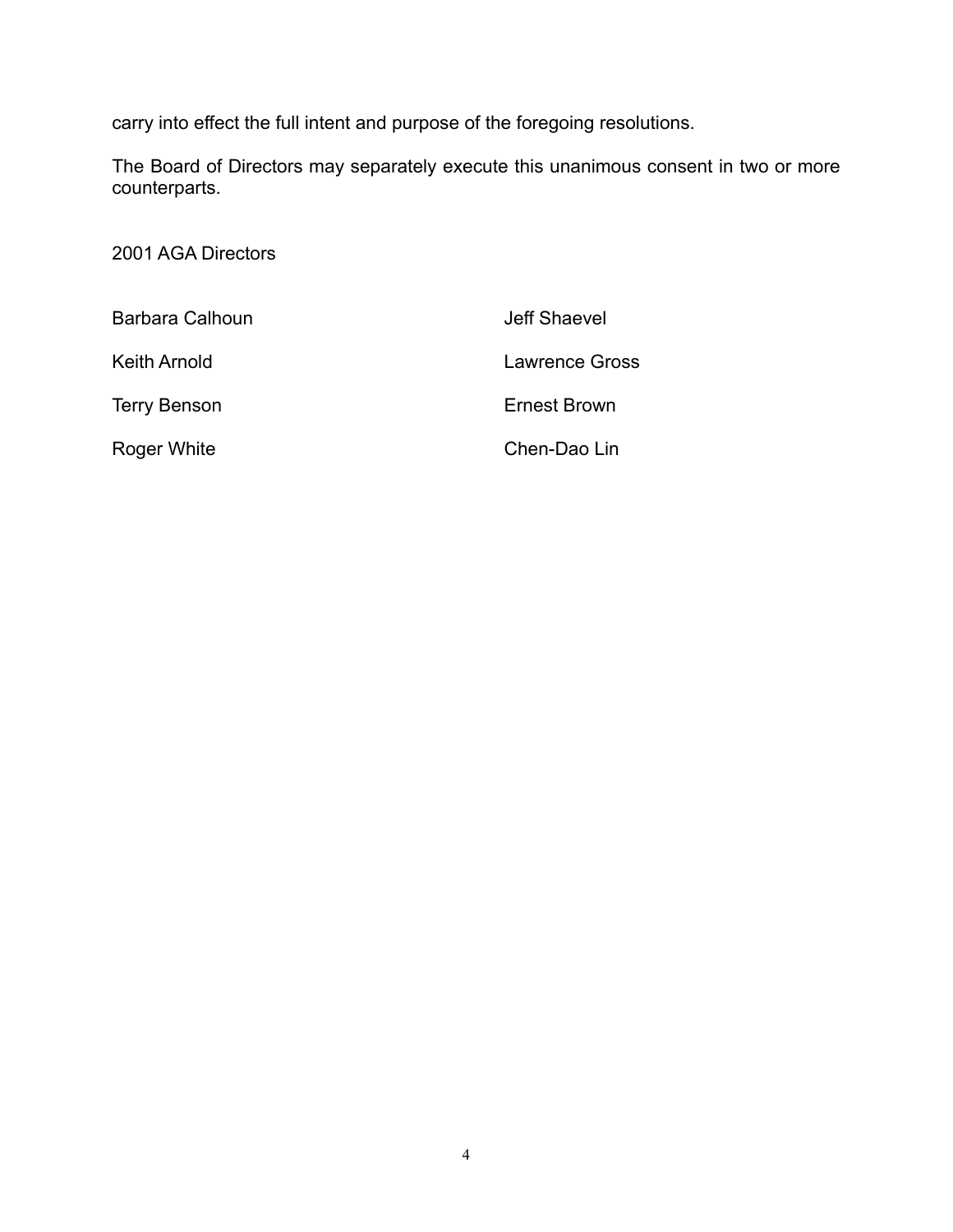# EXHIBIT A By-Laws, American Go Association, Inc.

(Jan 1, 2002)

#### **ARTICLE I: Purposes**

The Corporation shall be organized exclusively as a nonprofit, tax-exempt organization under Section 501(c)(4) of the U.S. Internal Revenue Code of 1986, as amended, and shall be operated exclusively for the following exempt purposes: to foster knowledge and appreciation of the *game and* art of "go" (also called "wei chi", "baduk", and "igo") in the United States of America through publicizing the game; to encourage and assist in game activities and education; to promote tournaments, seminars, professional tours, congresses, and improvement of individual game skills throughout the nation; and to encourage intercultural and international goodwill through related activities.

#### **ARTICLE II: Members**

**Section 1.** *Types of Membership*. There shall be two primary classes of membership:

- a) Individual This membership class shall be open to all persons interested in the purposes of the Corporation. It is further sub-divided into Full Memberships and Limited Memberships, whose entitlements are contained in section 8 of the Articles of Incorporation.
- b) Chapter Any club or group of players which professes to support the purposes of the Corporation may become a Chapter Member. Each Chapter shall choose through its own election at least one person to act as the Chapter Representative, who shall hereinafter be referred to as the "Representative."

**Section 2**. *Members' Rights and Responsibilities.* At an Annual Assembly of the Chapter Representatives, known as the Assembly, the Representatives may establish such other criteria for membership or categories of membership, including a schedule of dues, as they deem appropriate, including the rights of the Members in general.

**Section 3.** *Meetings.* The Assembly shall be held yearly at the U.S. Go Congress. If there is no Go Congress, the Assembly shall meet at an alternative place, time, and date fixed by the Board.

#### **Section 4.** Notice of Meetings.

 a) Notice of the place, date, and hour of the Assembly shall be given to each Chapter Representative individually by electronic mail or first class mail or by personal delivery, not less than thirty nor more than fifty days before the date of the meeting. Such notice shall be deemed to be delivered when deposited in the United States mail in a properly addressed and posted envelope, or when electronic mail is delivered through official channels. If any such notice is returned as undeliverable, at least one alternate method must be attempted.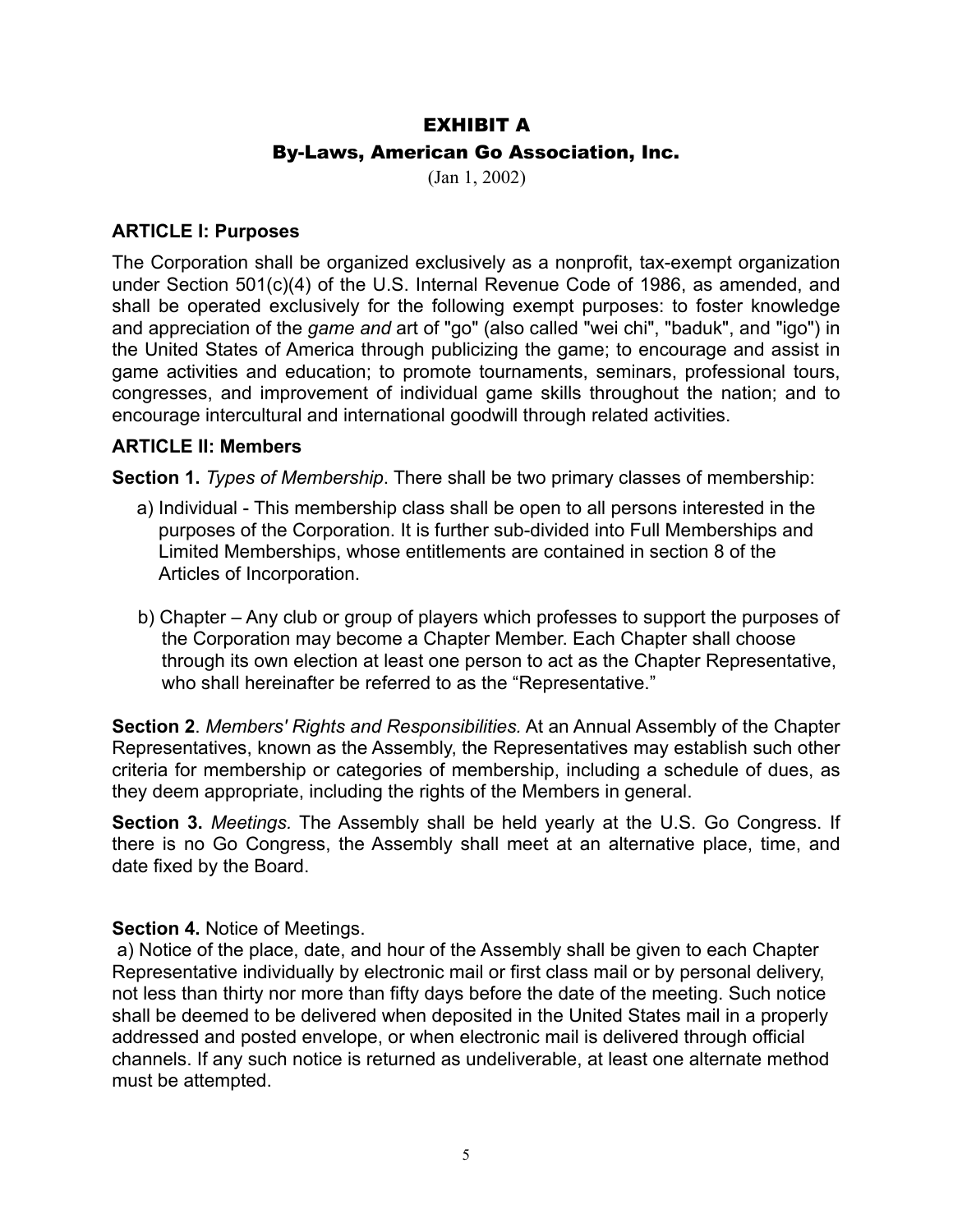b) Notice shall also be placed prominently on the AGA's official website not less than thirty nor more than fifty days before the date of the meeting.

**Section 5.** *Conduct of Meetings.* The President of the Corporation shall preside at all meetings of the Chapter Representatives or, in the absence of the President, an officer appointed by the Board for that purpose. The Secretary of the Corporation shall act as Secretary at all meetings of the Chapter Representatives and all members may attend. The Secretary shall circulate an Agenda approved by the Board to all Chapter Representatives and Officers at least 30 days in advance of such meeting. Robert's Rules of Order shall govern the conduct of business. If any four Chapter Representatives jointly request Board consideration of a proposal at least 30 days in advance of such meeting, it shall be placed on the next Meeting Agenda.

#### **Section 6.** Quorum.

At all meetings of the Chapter Representatives, 25% of the weighted votes of their Chapters, along with any two Board members, whether present in person, by letter, or by proxy, shall constitute a quorum for the transaction of business.

**Section 7.** *Voting*. At any meeting of the Chapter Representatives, or in the election of Regional Directors, or any other call for a vote of the Chapters, the weighting of the votes will be as follows: A Chapter shall have 1 vote if it has 2 Full Members, an additional vote if it has 5 Members and an additional vote if it has 10 members. Additional votes will be received for each additional 10 Members. Voting by proxy will be permitted. Upon demand of any Representative entitled to vote, any vote upon any question before the meeting shall be by ballot.

# **ARTICLE III: Directors**

**Section 1.** *Powers and Number*. The number of Directors constituting the entire Board shall be not more than nine. If the number of Directors falls below seven, the remaining Directors shall elect acting interim board Director(s) within 30 days. The Board shall have the responsibility to appoint as quickly as practicable an interim director to fill vacancies caused by resignation, removal, or death.

# **Section 2.** *Designation of term of office*

- a) Each Director shall be 21 years of age or older, and have been a full AGA member for twenty-four out of the thirty months prior to the date when they assume office. To remain eligible to serve as Directors, Directors must maintain their primary residences in the United States. Regional Directors shall maintain their primary residence in the region they represent.
- b) Should a Regional Director move out of that region, the vacancy shall be filled as follows: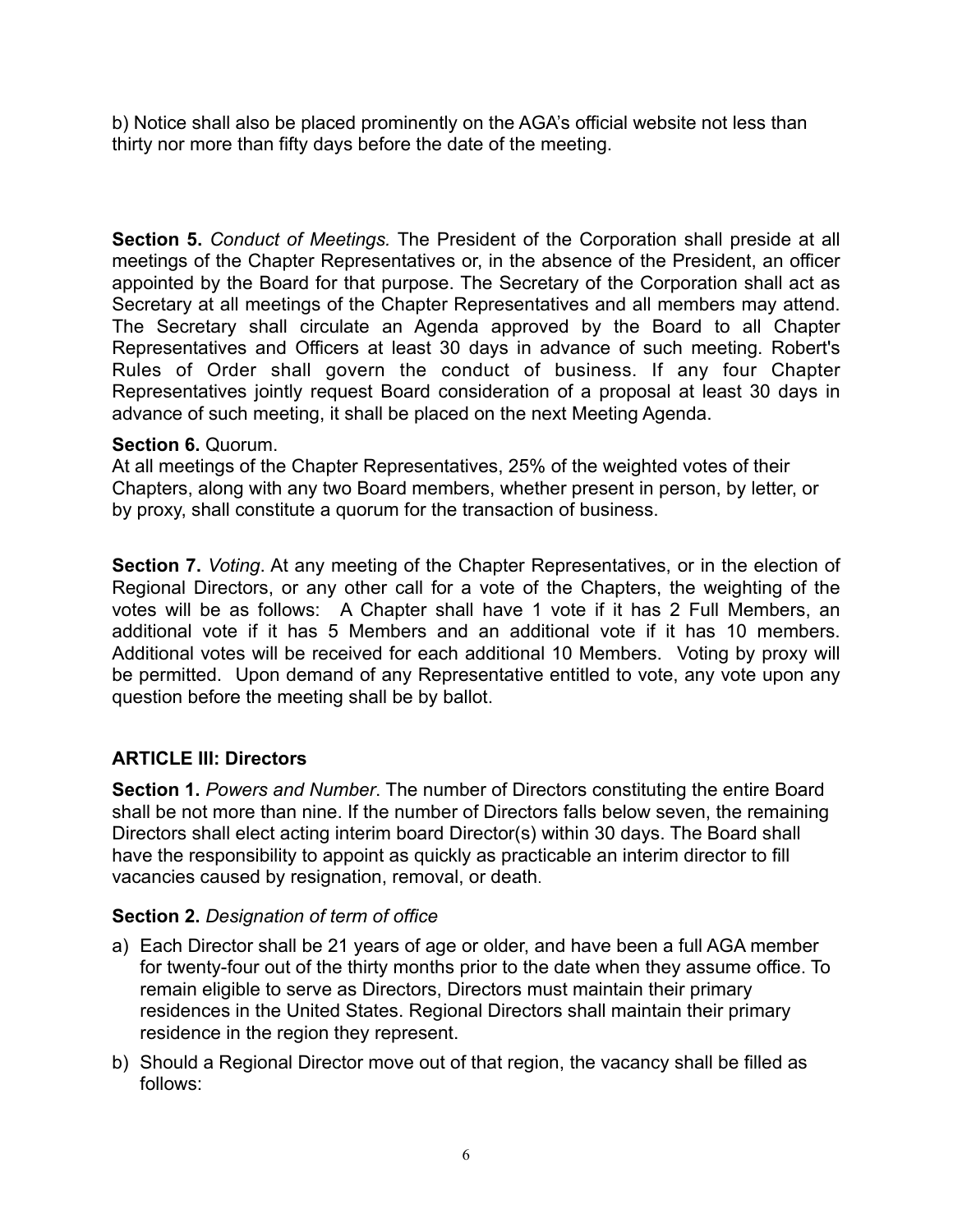i) If less than six months remain in the Director's term, the position will be filled through the next scheduled general election.

ii) If more than six (6) months but less than twelve (12) months remain in the term, that Director will be replaced by the Board in accordance with the above requirements.

ii) If more than 12 months remain in the Director's term, the Board shall direct the Secretary to arrange for an election to fill the vacancy.

- c) Except for the election immediately following adoption of this article, Directors shall be elected individually for a term of two years. Each region shall have two Directors on the Board, and there shall be at least one at-large Director (having no regional affiliation). Regional Directors shall serve staggered terms of two years each, such that one seat is up for election each year. Regional representatives shall be elected only by Chapters within their regions. At-large representatives will be elected by direct vote of all Full Members.
- d) Each calendar year, nominations shall be made by no later than June 1st. Ballots shall be sent out by no later than June 15th. If there is a US Go Congress, the results of the election shall be announced on the first Sunday of the US Go Congress. If there is no US Go Congress or Assembly, the ballots shall be mailed or otherwise submitted as specified by the Board and Election coordinator for counting by no later than August 1st. Directors shall take office on September 1st. The President, with the advice and consent of the Board, may institute an approved internet-based voting system.

#### **Section 3.** *Meetings.*

- a) The Board of Directors shall meet on at least four separate occasions each calendar year, at times and places fixed by the Board (phone meetings may count for this purpose), provided that one of its yearly meetings must be its Annual Meeting which shall be held yearly at and during the U.S. Go Congress. If the Congress is not held for any reason, the Board shall decide by majority vote on an alternative location and hold its Annual Meeting during the month of August, or as soon thereafter as practicable.
- b) *Special meetings*. At any time, unscheduled directors meetings may be called by the Board Chair, or on the written request of not less than two other sitting Directors, or as may otherwise be permitted by law, and notification of such meetings will be sent by the Secretary to the remaining directors and the President. Such notice must include the name of the persons who called the meeting and the stated purpose of the meeting. Any request for such meeting shall state the purpose or purposes of the proposed meeting. Meetings may be held by telephone or video conference call or any other agreed upon electronic means, as directed by the Board of Directors and stated in the notice of meeting.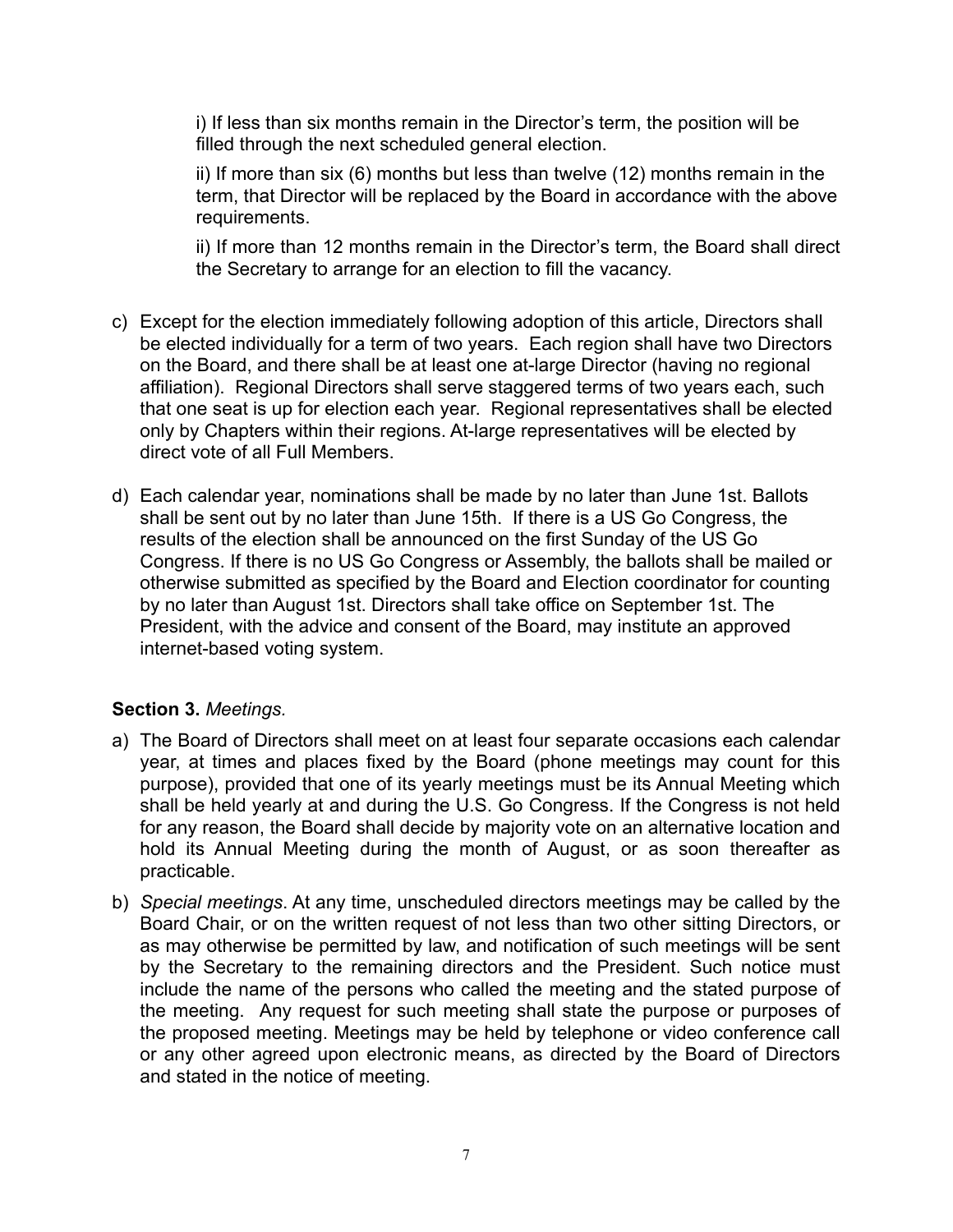- c) At the Assembly meeting, the President, and the Chair of the Board, jointly or individually, shall report to the Assembly the state of affairs of the Association including but not limited to a financial status report, new committee appointments, *membership status, tournament development,* international agreements, plans for the following year, and such other business, as the Board deems appropriate.
- d) Immediately after the election or selection (by the board) directors present, including both the new Director(s) and those whose terms have not yet expired, shall by simple majority elect one Director to be the next Board Chair who shall serve for a set term. If the election is conducted at the US Go Congress, that term shall be for one year beginning September 1st. If the election is conducted due to the replacement of a Director(s), that Chair shall complete the term of the previous chair.
- e) The Board Chair shall lead and set agendas for all business meetings, as well as be responsible for the overall operations of the Board. A Board Chair may be reelected without limit so long as he/she continues to be reelected as a Director.

**Section 4.** *Notice of Meetings.* Notice of the place, date, and hour of the annual meeting shall be given by the Secretary to each Director, Officer, and chapter representative by mail, e-mail, or by personal delivery, not less than ninety nor more than one hundred fifty days before the date of the meeting.

Notice of the place, date, and hour of other meetings shall be given by the Secretary to each Director, Officer, and chapter representative by mail, e-mail, or by personal delivery, not less than fourteen nor more than ninety days before the date of the meeting. Notice of special meetings shall indicate the purpose for which they are called and the person or persons calling the meeting. The attendance of a Director at any meeting shall constitute a waiver of notice of such meeting, except where a Director attends a meeting for the express purpose of objecting to the transaction of business because the meeting is not lawfully called or convened.

**Section 5.** *Quorum.* At all meetings of the Board where official decisions are made, a simple majority of the Directors then in office shall be the minimum number required to make official decisions. The Directors may be present in person, by letter, or by proxy. Valid Board meetings may also be held at which fewer than the said majority are present, to otherwise discuss, review, and propose business matters.

**Section 6**. *Conduct of Meetings.* The Board Chair shall preside at all Board meetings and in his/her absence, the attending Directors shall appoint one person amongst them by simple majority vote to act as Board Chair for that meeting. The Secretary of the Corporation shall carry out that function at all meetings of the Board, but in his/her absence, the presiding Board Chair may appoint any person to act as Secretary of the meeting. All Members may attend Annual Meetings of the Board; all Officers may attend other meetings of the Board.

**Section 7.** *Voting*. Voting by proxy shall be permitted.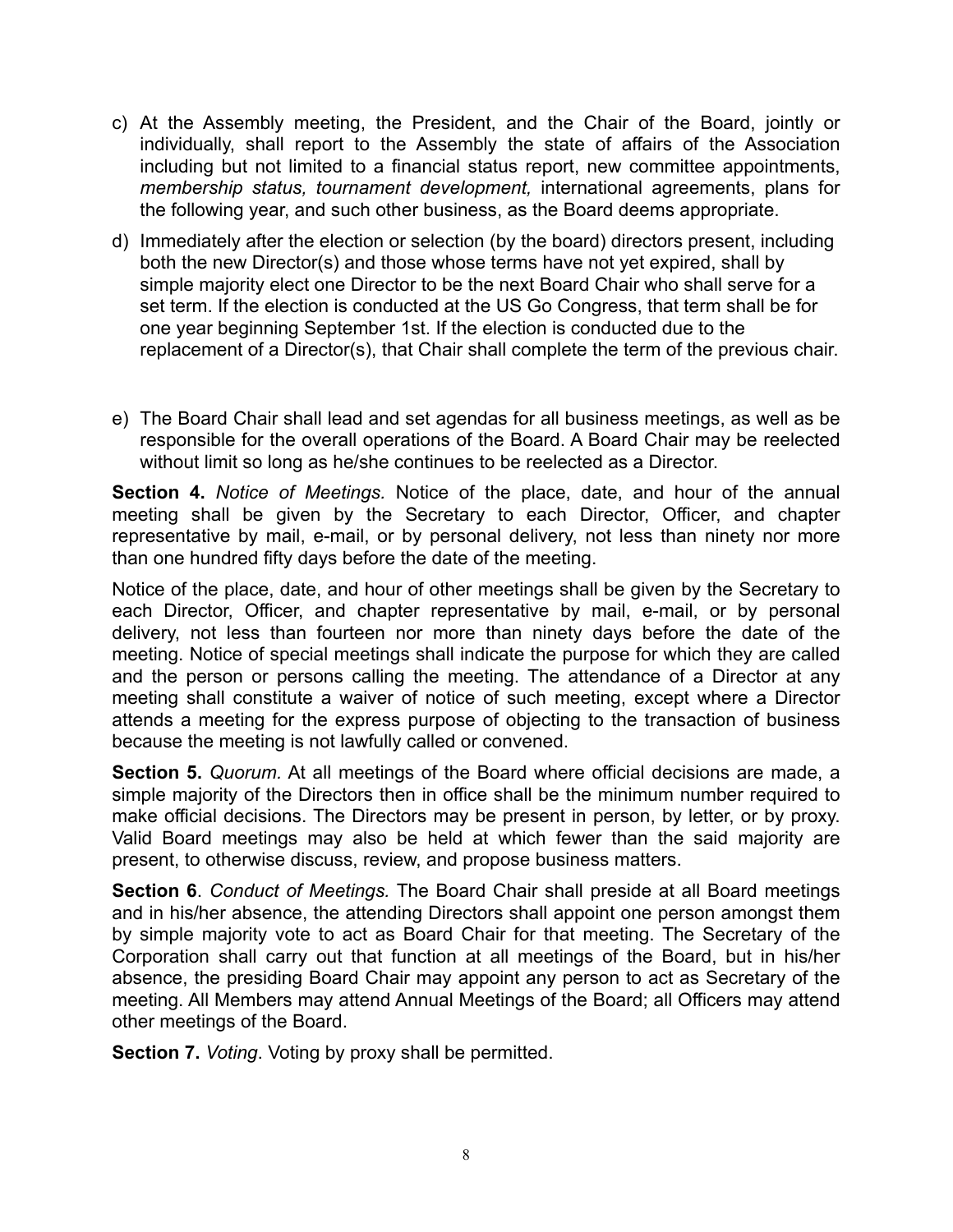#### **Section 8.** *Action by the Board*.

a) If and when the Directors shall severally or collectively consent in writing, through any medium, to any action taken by the Corporation either before or after the action is taken, such action shall be a valid corporate action as if it had been taken at a meeting of the Directors. Written consent shall be filed with the minutes of the proceedings of the Board of Directors.

b) A Director may participate in a meeting of Directors by a video conference or telephone call or similar communication by which all persons participating in the meeting may hear and/or see each other. All participants must be advised of the communications options in advance of the meeting and the names of the participants in the conference must be divulged to all participants. Participation in a meeting pursuant to this Section constitutes presence in person at the meeting.

**Section 9.** *Compensation.* Directors shall not receive any wage, commission, or salary, except that the Directors may receive reimbursement of expenditures reasonably incurred on behalf of activities for the benefit of the Corporation.

**Section 10.** *Removal of Directors*. Any Director may be removed for malfeasance, dereliction of duty, or irreconcilable conflict of interest only by a vote of the electing constituency, which must be 67% of those voting, which will be the weighted chapters for regional Directors, and the membership for an at large member.

Such recall may be initiated by:

a) the petition of at least 6 chapter representatives of the region for a regional Director

b) the petition of at least 10 chapters for the national at large Director.

c) An affirmative vote of two thirds of the Directors at the Board meeting in which the matter was included as an agenda item in the announcement of the meeting at least two weeks prior to the meeting. This procedure will be the same as that for removal of officers in Article IV, section 2.

In all cases, the cause for removal must be stated by the petitioning body.

Elections shall be called to elect a replacement Director for the remainder of the term of the Director removed if there is more than 12 months remaining. If less than 12 months, the Board may, but shall not be required to, appoint an interim Director until the next election.

**Section 11**. *Conflict of Interest.* Section 11. The Board shall institute a conflict of interest policy consistent with examples provided by the IRS in conjunction with applications for 501c(3) corporations (Form 1023).

In order to avoid a conflict of interest or the appearance thereof, anyone in a policy or decision making position in the AGA shall recuse himself or herself from any discussion where his or her personal, business, or commercial interests may conflict with the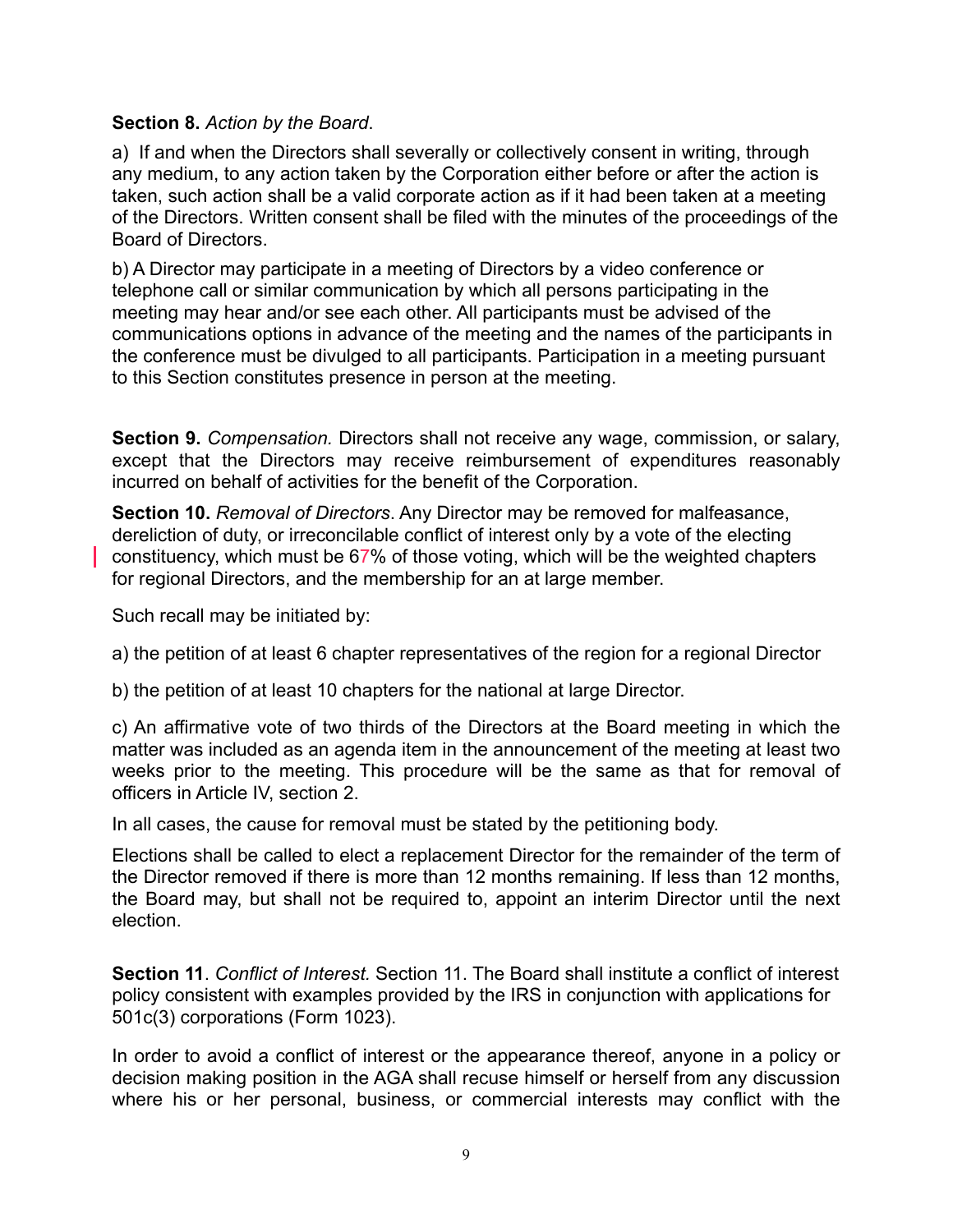interests of the AGA. Policy and decision-makers may be so instructed by the Board of Directors, with cause, and must provide the Board with information it may request in order to make such a determination. Anyone nominated for such a position in the AGA will inform the Board of any potential sources of such conflicts of interest when they accept nomination. Potential nominees will cooperate with reasonable inquiries the Board may make in order to reach a decision. The Board will render judgment on possible conflicts of interest within 21 days of receiving a written response to any such inquiry. Anyone in such a position within the AGA must inform the Board of Directors of any potential sources of such conflicts of interest whenever such potential sources of conflict arise.

- a) Family members of AGA policy/decision makers may seek AGA employment, subject to Board approval, guidance, and control.
- b) Board members shall recuse themselves from a conflict of interest deliberation if they have an involvement, or apparent involvement, in the case.
- c) The Board of Directors is the sole authority within the Corporation to determine whether a conflict of interest exists and, if so, the appropriate remedy
- d) The Board shall write and publish its policies and requirements regarding the provisions of this section.

# **ARTICLE IV: Officers**

#### **Section 1.** *Definitions*

For the purpose of this section,

a) The term 'appointing authority' means the Board of Directors or the President as appropriate.

b) The term 'Corporate Officers' is defined as the President, Secretary, Treasurer, Executive Vice President. The Board of Directors may designate other Vice Presidents as Corporate Officers.

c) The term 'staff' includes all other appointees.

#### **Section 2.** *Appointments and duties*

a) The Board shall have the sole authority to appoint the following Corporate Officers: President, Treasurer, and Secretary and Executive Vice President. No person may hold more than one of these positions at the same time. The Board and these Bylaws shall determine the qualifications for each office. Appointments for these offices must be approved by a two thirds majority vote of the entire Board. When the required vote cannot be achieved, the Executive Vice President will act for the President until the required vote is achieved. The Board may appoint by simple majority vote and Acting Secretary or Acting Treasurer until the required vote is achieved.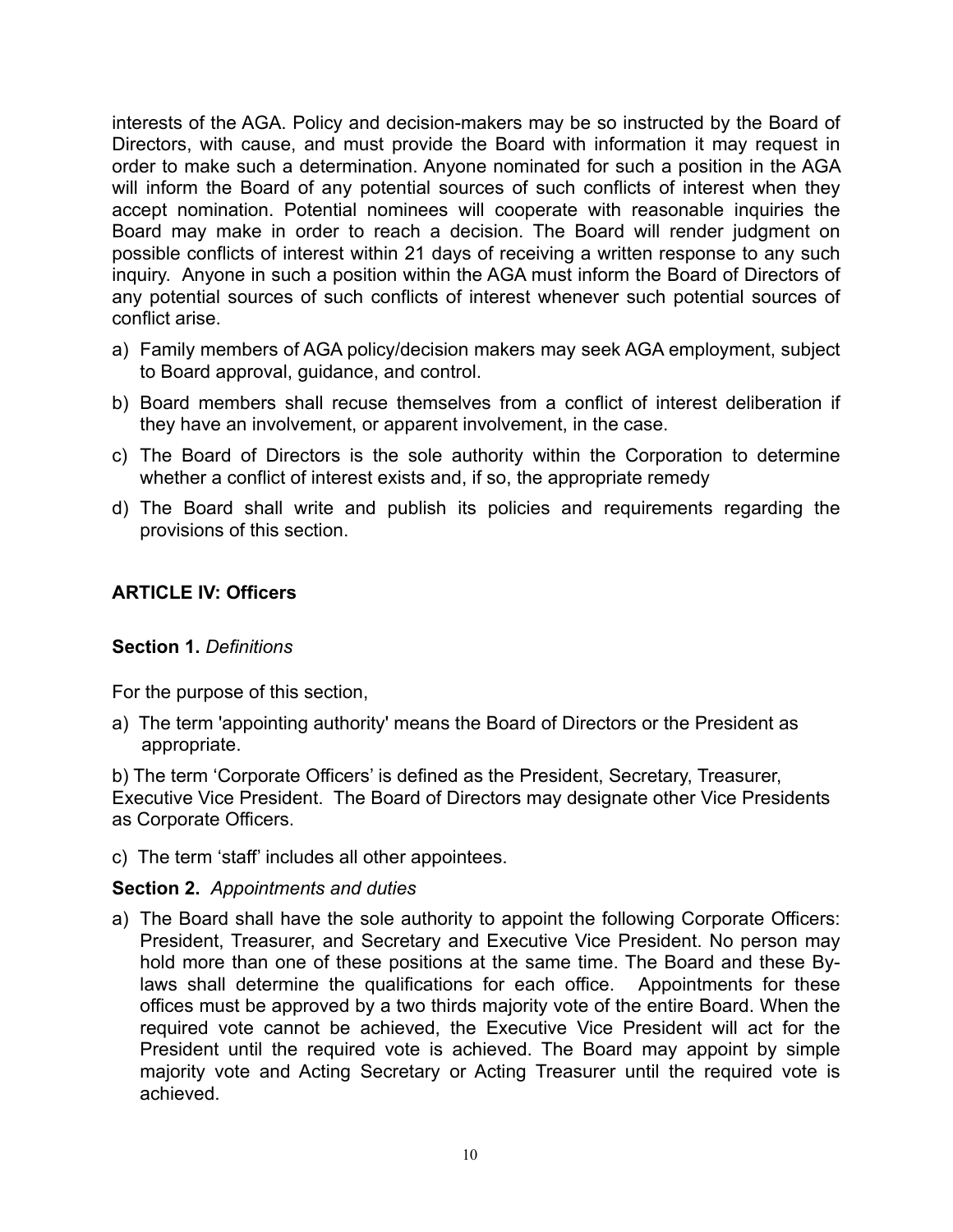- b) The Board, in consultation with the President, shall appoint an Executive Vice President to support the President directly in managing the general operations of the Corporation. In the event the President ceases to hold office permanently, or is unable to discharge the President's duties on a temporary basis for any reason, the Board shall direct the Executive Vice-President to assume the position and authority of the President until the current president returns to office or a new President is appointed.
- c) The Board, or the President with approval by the Board, may appoint one or more non-Executive Vice Presidents. Each of these appointments must be made in writing and state the duties, the term length, a description of the appointee's authority and all reporting requirements.
- d) The Board may appoint non-Corporate Officer staff as appropriate, with or without compensation, to perform certain duties for the Corporation. Each of these appointments must be made in writing and state the duties, the term length, a description of the appointee's authority and all reporting requirements.
- e) The President may appoint subordinate Vice Presidents, Coordinators, Committee Chairs, Liaisons, Project Managers or other staff, with or without compensation, to provide operational support to the President and shall so inform the Board. Each of these appointments must be made in writing and state the duties, the term length, a description of the appointee's authority and all reporting requirements. All such appointees report to the President.
- f) Appointees have only the authority, and may perform only the duties, assigned to them from time to time by the Board or the President. Duties may be added after the original appointment. Subject to Article IV, Section a), the same person may hold two or more positions
- g) In the case of a vacancy in the Corporate Offices, the Board shall take all necessary action to make a new appointment under this Article IV within 60 consecutive calendar days of the date the vacancy occurs.
- h) In the case of a vacancy in other positions, the appropriate appointing authority may make an "acting" appointment to temporarily fill a vacancy caused for any reason. "Acting" appointments shall be for a stated period of time and less than the unexpired term of the office vacated. Acting appointments must be expressly made and recorded as such to be valid. The appropriate appointing authority shall make a permanent appointment as soon as possible thereafter according to the requirements of the By-laws.

# **Section 2. Section 3.** *Suspension*, *Removal or Resignation of Appointments.*

a.) The Board has the sole authority to suspend or remove from office any person appointed by the Board. Suspension or removal shall be for good cause and the vote must be at least a two thirds majority of the Board in favor of such action.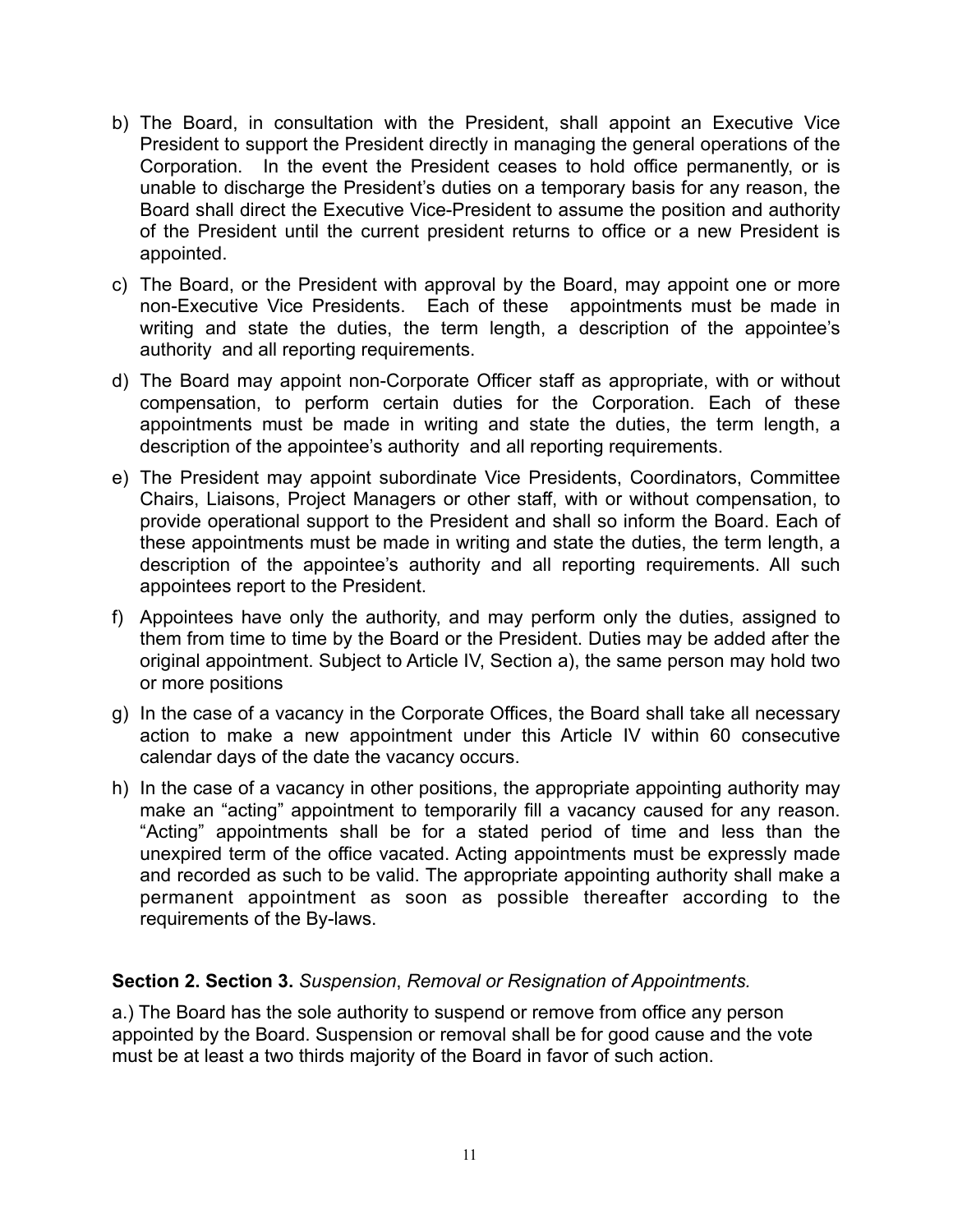b.) In the event the Board wishes to suspend or remove an officer, it shall follow these procedures:

- 1. At a properly called Board meeting, the Board may decide to place on the agenda of a subsequent Board meeting a vote on the suspension or removal of a Corporate Officer. Notwithstanding any other rules of procedure contained in these by-laws or elsewhere, the decision under this paragraph requires a majority vote of the Board, not just the majority of those present at the meeting.
- 2. As soon as possible after such decision, the Board shall give the Corporate Officer written notice of the Board's intention to hold such a vote. The notice to the Corporate Officer shall explain clearly why it intends to hold such a vote and provide at least fourteen calendar days' before notice of the meeting agenda is published.
- 3. After the fourteen days have expired, the Board may publish the agenda for the Board meeting at which the vote will take place, and if it does, the Board must send the notice to all Directors, Chapter Representatives and Corporate Officers.

The Board shall provide at least thirty days between publication of the meeting agenda and the meeting at which the vote is scheduled.

- c) In exceptional and urgent circumstances, the Board may act to suspend any Corporate officer instantly for up to sixty (60) days for good cause without prior notice or publication. The Board shall advise the officer immediately to cease all corporate activity, provide reasons to the officer and shall investigate all appropriate matters.
- d) Any Corporate officer or appointee may resign on his or her own initiative at any time by written notice to the appropriate appointing authority. A resignation notice containing any language indicating an intention of instant effect shall be effective upon its receipt by the appointing authority, Secretary or the Chairman of the Board either electronically or physically.
- e) Unless instructed otherwise by the Board, the President may remove from duty any of the President's appointees with or without cause upon written notice to the Board and the appointee.

**Section 4.** *Compensation.* The Corporate Officers shall receive no wages, commissions, or salaries. With the express prior written consent of the Board of Directors, other staff and appointees may receive wages, commissions, or salaries for their services. However, all Officers, staff and appointees may be reimbursed for actual expenditures reasonably incurred on behalf of activities for the benefit of the Corporation.

#### **Section 5.** *President.*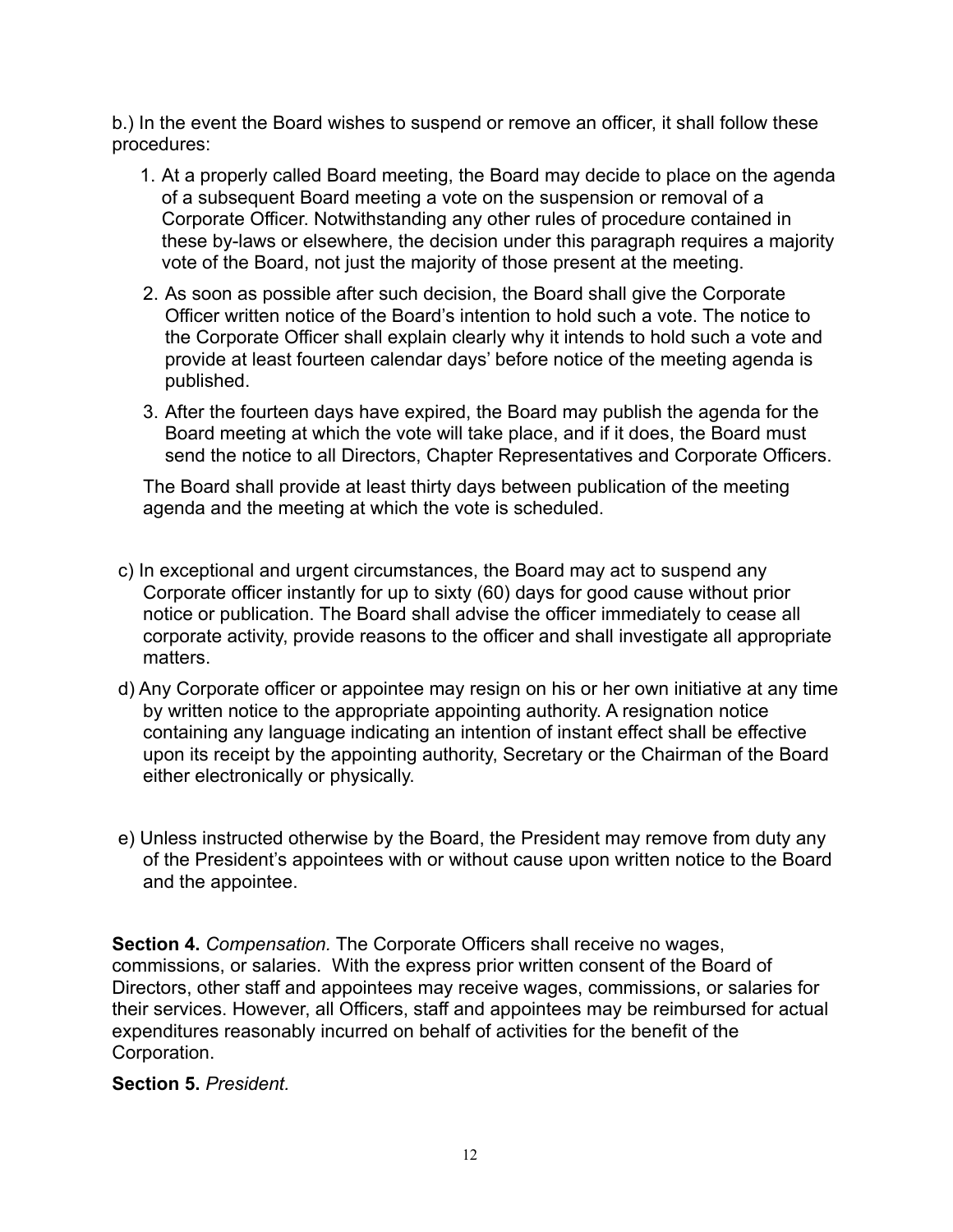- a) Beginning in 2006, every two years the Board shall appoint a President. The Board may reappoint a current President. The Board should make the appointment no later than June 1 in the appropriate year. If made by June 1, the new term shall begin on the following September 1. If not made by June 1, the new term shall begin ninety (90) calendar days after the appointment is made.
- b) The President shall exercise full operational control and management over the business affairs and property of the Corporation. The President also shall have all powers expressly delegated by the Board and the By-laws.
- c) The President shall see that the resolutions and directives received from the Board of Directors are implemented to the best of his/her abilities.
- d) When instructed or authorized by the Board, the President shall execute for the Corporation any contracts, deeds, mortgages, bonds, or other instruments in accordance with the delegation or instructions.
- e) Where such authority has not been clearly delegated by the Board of Directors, the President must seek prior approval before taking actions that:
	- 1. establish formal internal or external Corporation-wide policies, except for operational and administrative policies;
	- 2. establish new formal relations between the Corporation and any other organization or entity; or
	- 3. legally obligate the Corporation to take or refrain from taking any action as a Corporation that it might otherwise wish to take.

#### **Section 6.** *The Secretary.*

- a) Beginning in 2006, every two years the Board shall appoint a Secretary. The Board should make the appointment no later than June 1 in the appropriate year. If made by June 1,new the term shall begin on the following September 1. If not made by June 1, the new term shall begin ninety (90) calendar days after the appointment is made.
- b) The Secretary shall have the powers and duties delegated by the Board and these By-laws. The Secretary shall see that the resolutions and directives of the Board of Directors are properly recorded and delivered except where responsibility is assigned to some other person by the Board of Directors.
- c) The Secretary shall attend all meetings of the Board of Directors and the Chapter Representatives and record all votes and the minutes of all proceedings. The Secretary shall give, or cause to be given, notice of all meetings of the Directors and the Chapter Representatives for which notice may be required.
- d) The Secretary shall execute with the President all conveyances, contracts, or other obligations as authorized by the Board in the name of the Corporation.
- e) The Secretary shall maintain the Corporation records in a safe and secure place at all times. The records shall be kept in an organized manner such that research may be conducted efficiently by topic, Board meetings, or fiscal year. Non-sensitive records may be inspected upon written request of any Board Director, Corporate Officer, or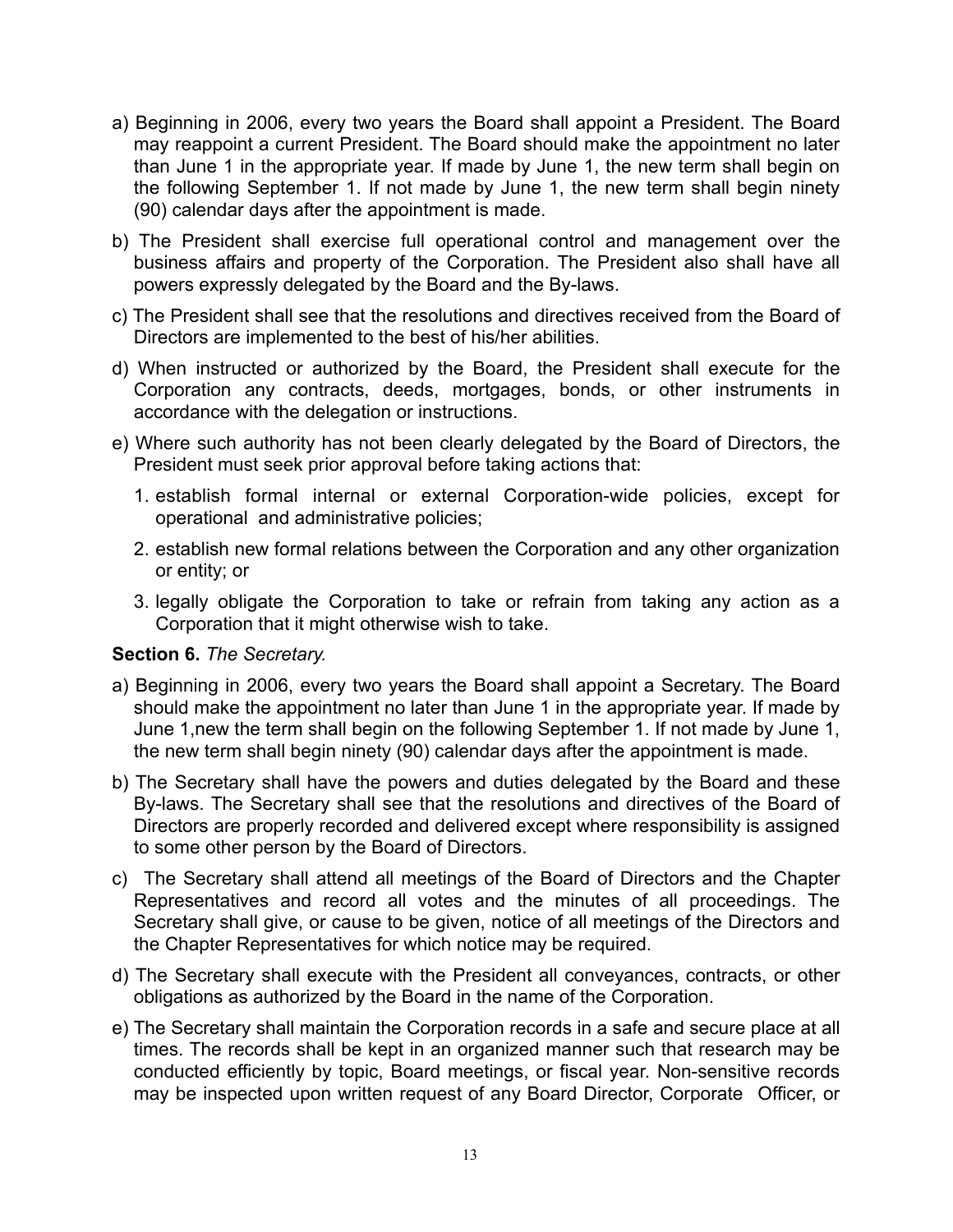Chapter Representative.

f) The Secretary shall issue a written policy, approved by the Board, to protect and preserve sensitive information regarding the business of the Corporation. The policy shall identify the type of information that may not be released by the Secretary under the section without written Board approval.

#### **Section 7.** *The Treasurer.*

- a) Beginning in 2005, every two years the Board shall appoint a Treasurer. The Board should make the appointment no later than June 1 in the appropriate year. If made by June 1, the new term shall begin on the following September 1. If not made by June 1, the new term shall begin ninety (90) calendar days after the appointment is made.
- b) The Treasurer shall have the powers and duties delegated by the Board, the President and these By-laws. The Treasurer shall have custody of the funds and securities of the Corporation and shall keep full and accurate accounts of receipts and disbursements in records which shall belong to the Corporation; and shall deposit all monies and other valuable effects in the name and to the credit of the Corporation in such depositories as may be designated by the Board of Directors.
- c) The Treasurer shall deliver to the President and the Board at least quarterly an account of all financial transactions and bank accounts. The Treasurer shall at all reasonable times make available for inspection the books and accounts to the President or to a Director of the Corporation.
- d) The Treasurer shall maintain Corporation records in a safe and secure place at all times. The records shall be kept in an organized manner such that research may be conducted efficiently by account, project, or fiscal year. The records may be inspected upon written request of any Board Director, Corporate Officer, or Chapter Representative.
- e) The Treasurer shall issue a written policy, approved by the Board, to protect and preserve sensitive information regarding the business of the Corporation. The policy shall identify the type of information that may not be released by the Treasurer under the section without written Board approval.
- f) Each July 1st, the Treasurer shall present to the President and the Board an annual report showing in appropriate detail:
	- 1) the assets and liabilities of the Corporation as of the prior May 31st;
	- 2) the principal changes in assets and liabilities during the preceding fiscal period;
	- 3) the revenues or receipts of the Corporation, both unrestricted and restricted to particular purposes, for that fiscal period;
	- 4) reconciliations of all bank accounts; and
	- 5) the expenses or disbursements of the Corporation, for both general and restricted purposes, during said fiscal period.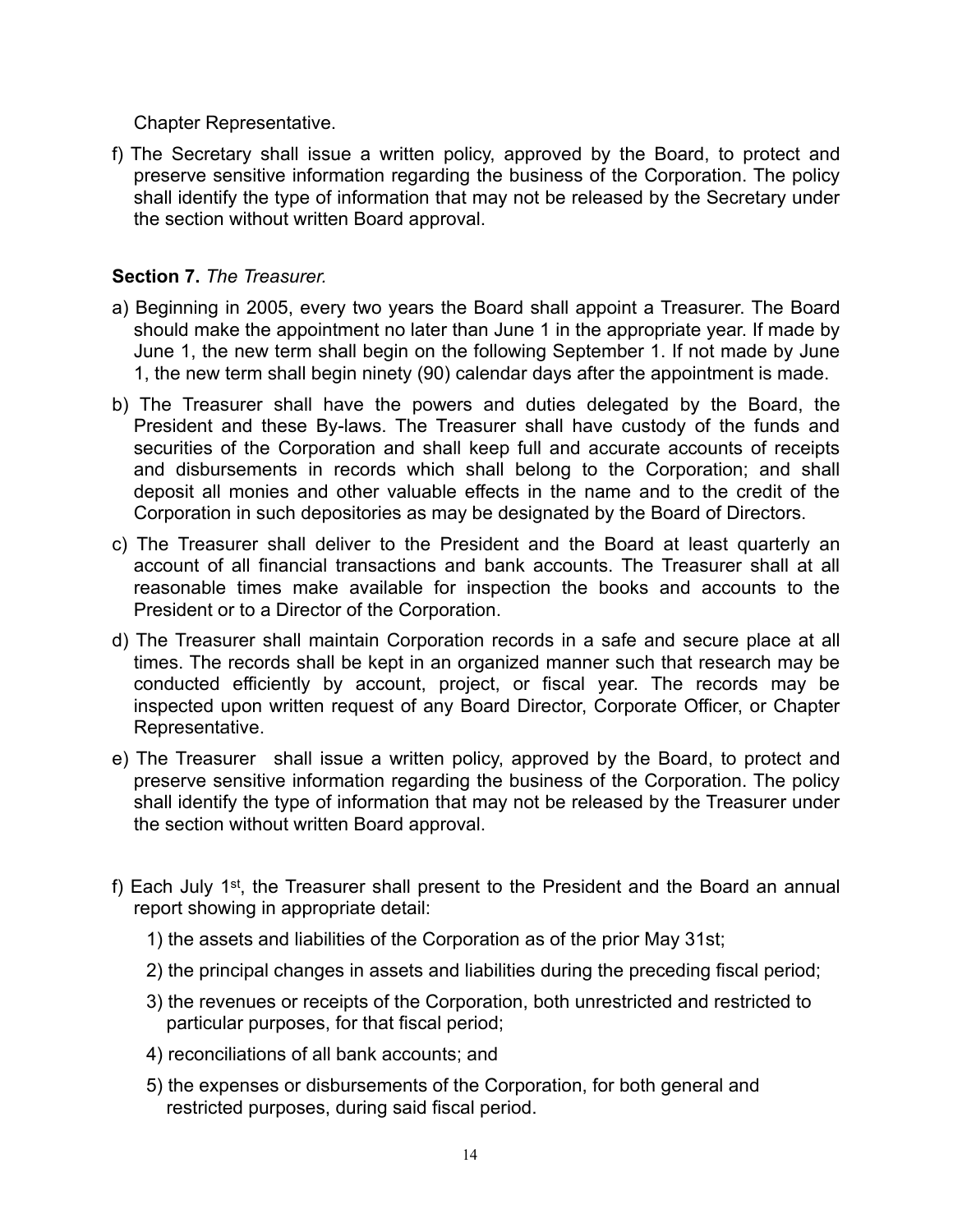The report shall be filed with the minutes of a meeting of the Board. The report shall include a verified or certified copy of any report by the Corporation to the Internal Revenue Service or to the Attorney General of the State of New York, which includes the information herein above specified.

- g) The Treasurer shall, if required by the Board of Directors, give the Corporation adequate security for the faithful performance of his or her duties as the Board of Directors may require.
- h) The Treasurer, if called upon by the President, shall provide support and assistance in the preparation of the Corporation annual budget.

**Section 8.** *Employees and Other Agents.* The Board of Directors may hire from time to time such employees, contractors or agents as the Board shall deem necessary, each of whom shall hold employment at the pleasure of the Board. The employees shall have the authority, perform the duties and receive compensation as determined by the Board in writing.

# **Section 9.** *Resolving Conflicts of Authority*

- a) In the event any Corporate Officer or staff in any capacity receives conflicting or inconsistent communications about official duties, responsibilities or actions, the ranking of authority is as follows:
	- 1. Articles of Incorporation
	- 2. Bylaws
	- 3. Written instructions from the Board.
	- 4. Written instructions from the President.
- b) Persons receiving conflicting instructions shall notify the sources of such instruction as soon as possible and request written clarification. If clarification is not received in a reasonable period of time, the instructions from the higher authority shall prevail.

# **ARTICLE V: Contracts, Checks, Bank Accounts, and Investments**

**Section 1.** *Checks, Notes, and Contracts.* The Board of Directors is authorized to select the banks or depositories deemed proper for the funds of the Corporation. The Board of Directors shall determine who shall be authorized from time to time on the Corporation's behalf to sign checks, drafts, or other orders for the payment of money, acceptances, notes, or other evidence of indebtedness, to enter into contracts, or to execute and deliver other documents and instruments.

**Section 2**. *Investments*. The funds of the Corporation may be retained in whole or in part in cash or be invested and reinvested from time to time in such property, real, personal, or otherwise, including stocks, bonds, or other securities, as to the Board may determine.